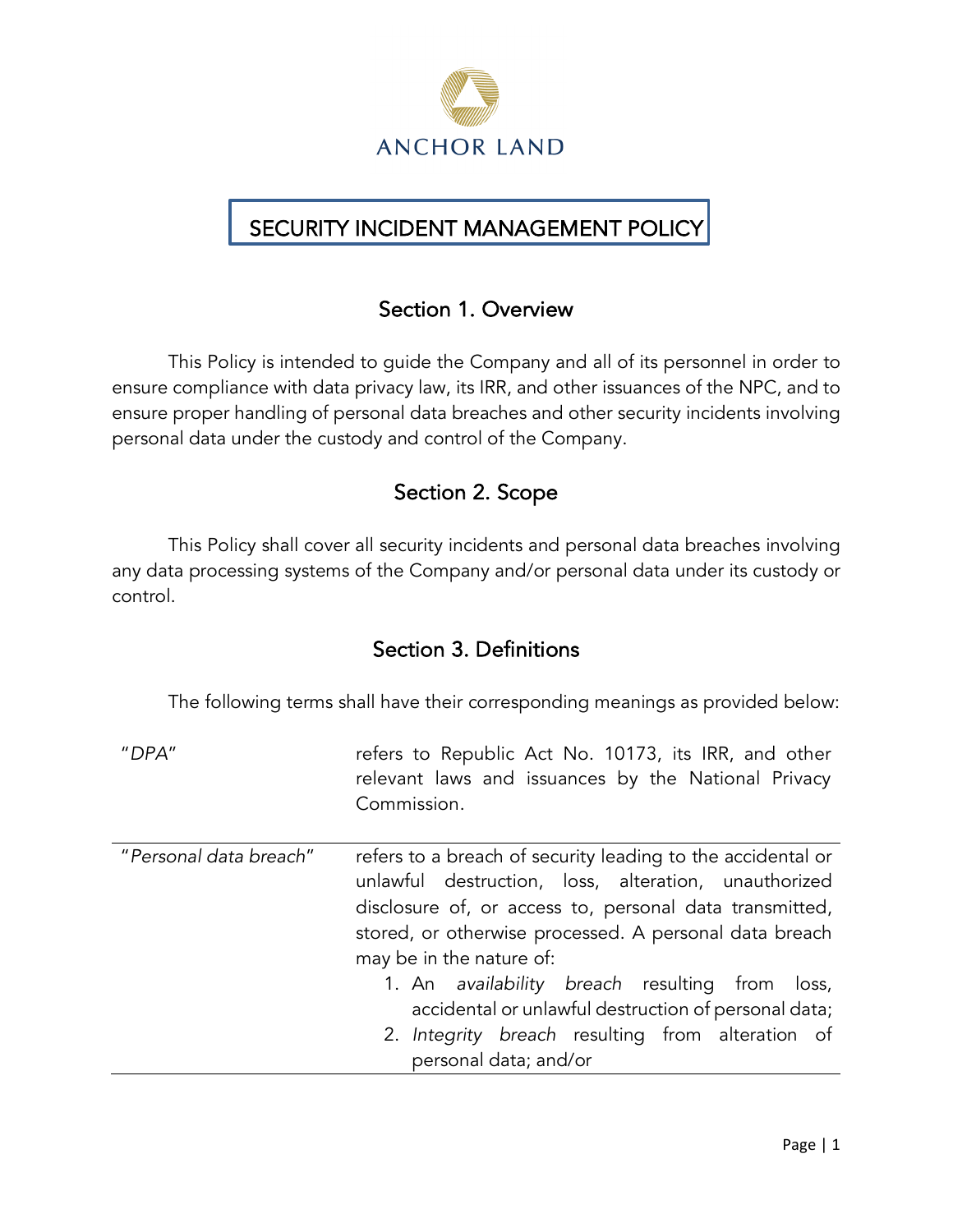|                          | 3. A confidentiality breach resulting from the              |  |  |
|--------------------------|-------------------------------------------------------------|--|--|
|                          | unauthorized disclosure of or access to personal            |  |  |
|                          | data.                                                       |  |  |
| "Data Processing         | refers to a system or procedure by which personal data is   |  |  |
| System"                  | collected and processed in<br>information<br>an<br>and      |  |  |
|                          | communications system, or a relevant filing system.         |  |  |
| "Data subject"           | refers to an individual whose personal data is processed.   |  |  |
| "Personal data"          | pertains to the collective term used to<br>refer to         |  |  |
|                          | personal information, sensitive personal information, and   |  |  |
|                          | privileged information.                                     |  |  |
| "Personal information"   | refers to any information, on its own or when combined      |  |  |
|                          | with other information, from which the identity of an       |  |  |
|                          | individual is apparent or can be reasonably and directly    |  |  |
|                          | ascertained.                                                |  |  |
| "Sensitive personal      | refers to personal information:                             |  |  |
| information"             | 1. About an individual's race, ethnic origin,               |  |  |
|                          | marital status, age, color, and religious,                  |  |  |
|                          | philosophical or political affiliations;                    |  |  |
|                          | 2. About an individual's health, education,                 |  |  |
|                          | genetic or sexual life of a person, or to any               |  |  |
|                          | proceedings for any offense committed or                    |  |  |
|                          | alleged to have been committed by such                      |  |  |
|                          | individual, the disposal of such proceedings,               |  |  |
|                          | or the sentence of any court in such                        |  |  |
|                          | proceedings;                                                |  |  |
|                          | 3. Issued by government agencies peculiar to an             |  |  |
|                          | individual which includes, but is not limited to,           |  |  |
|                          | social security numbers, previous or current                |  |  |
|                          | records, licenses or its denials,<br>health                 |  |  |
|                          | suspension or revocation, and tax returns; and              |  |  |
|                          | 4. Specifically established by an executive order           |  |  |
|                          | or an act of Congress to be kept classified.                |  |  |
|                          |                                                             |  |  |
| "Privileged information" | refers to any and all forms of data, which, under the Rules |  |  |
|                          | of Court and other pertinent laws constitute privileged     |  |  |
|                          | communication.                                              |  |  |
| "Personal Information    | refers to a natural or juridical person that controls the   |  |  |
| Controller" or "PIC"     | processing or use of personal data. It includes a person    |  |  |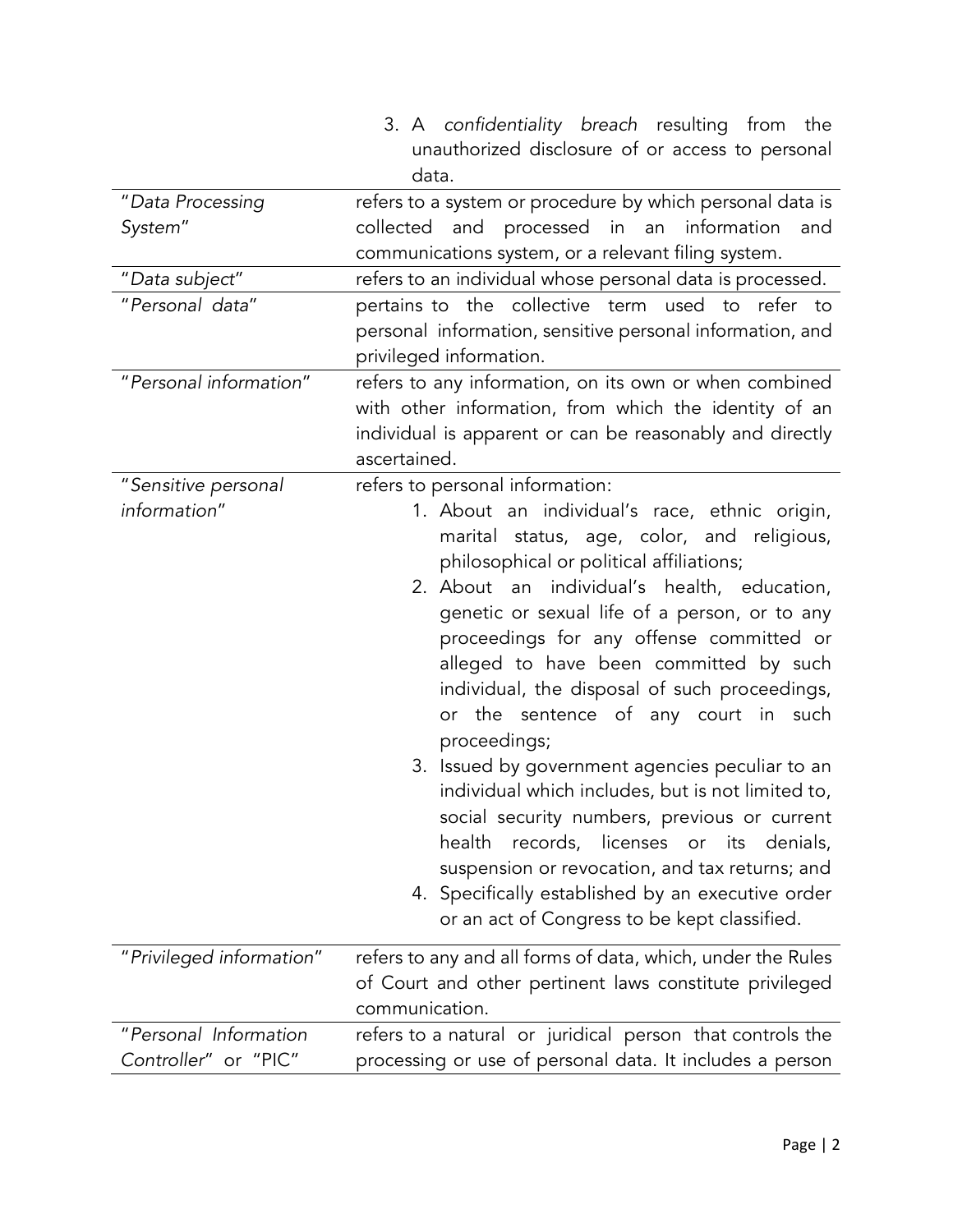|                                              | who instructs another person to process personal data on<br>its behalf.                                                                                                                                                                                                                                          |
|----------------------------------------------|------------------------------------------------------------------------------------------------------------------------------------------------------------------------------------------------------------------------------------------------------------------------------------------------------------------|
| "Personal Information<br>Processor" or "PIP" | refers to a natural or juridical person to whom a personal<br>information controller may outsource the processing of<br>personal data under the latter's control or custody.                                                                                                                                     |
| "Privacy Impact<br>Assessment"               | refers to a process meant to evaluate and manage the<br>impact on privacy of a particular program, project,<br>process, measure, system or technology product of a PIC<br>or PIP.                                                                                                                                |
| "Process owner"                              | refers to the office that owns, administers, and/or<br>manages a data processing system, or is the principal<br>custodian of a particular personal data under the control<br>or custody of the Company. It excludes offices or units of<br>service providers.                                                    |
| "Security incident"                          | refers to an event or occurrence that affects or tends<br>to affect data protection, or may compromise the<br>availability, integrity, and confidentiality of personal<br>data. It shall include incidents that would result to a<br>personal data breach, if not for safeguards that have<br>been put in place. |

### Section 4. Security Incident Response Team

There shall be a Security Incident Response Team (SIRT), which shall be responsible for investigating a suspected security incidents and personal data breaches.

The SIRT shall be headed by the Data Protection Officer who shall have the authority to make immediate decisions regarding critical action, if necessary. The team shall have four (4) other permanent members appointed by the Company's Chief Executive Officer (CEO). Other employees/personnel may be called on to join the team on a per incident basis when their expertise or background is appropriate and necessary to effectively address the incident, as recommended by the permanent members and approved by the CEO.

### Section 5. Duties and Responsibilities

The team is generally responsible for the following: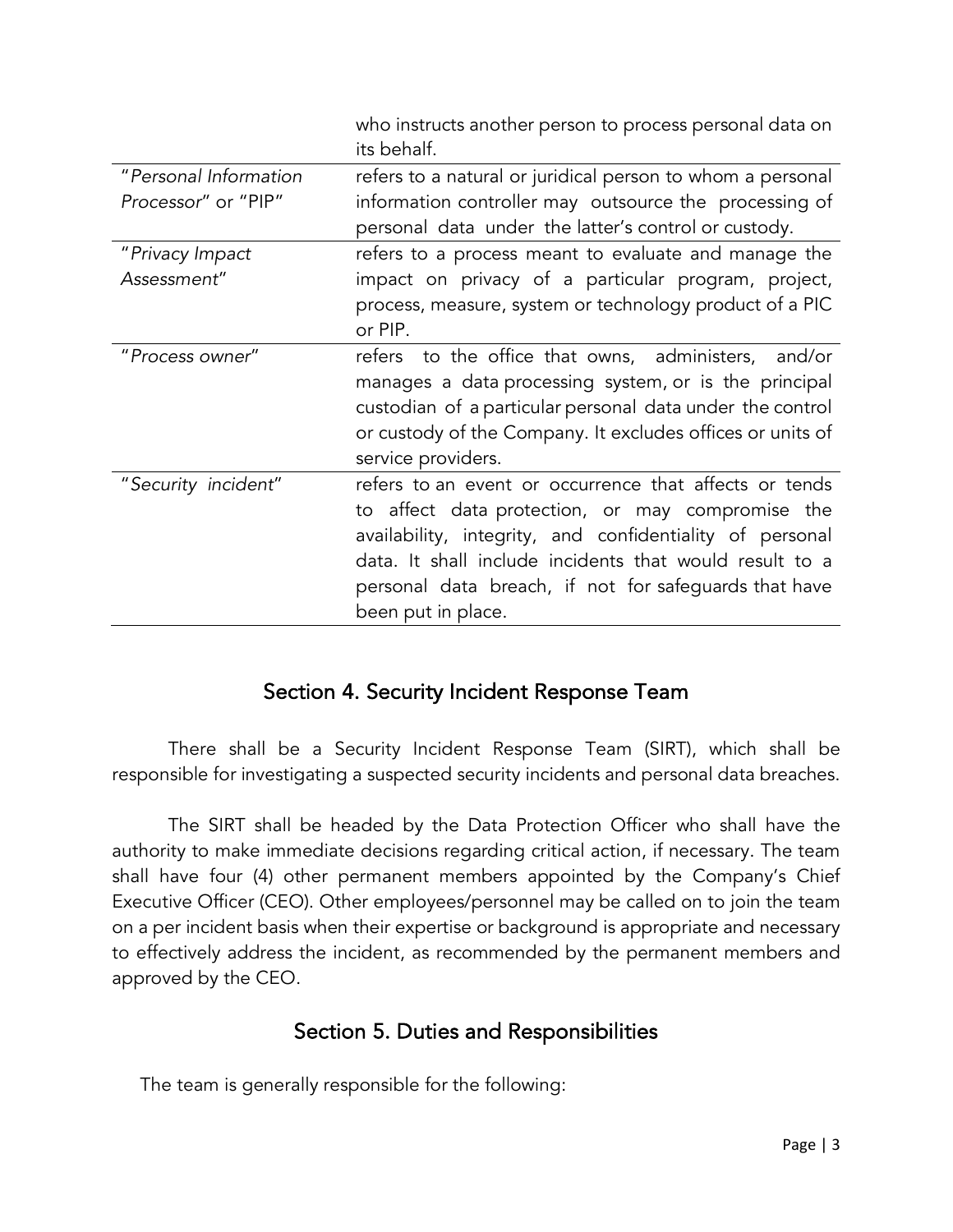- 1. Implementing security incident management policy of the PIC or PIP;
- 2. Managing security incidents and personal data breaches; and
- 3. Compliance by the PIC or PIP with the relevant provisions of the Act, its IRR, and all related issuances by the Commission on personal data breach management.

Further duties and responsibilities include:

- 1. Investigate, assess and evaluate security incidents and personal data breaches in coordination with all concerned departments of the Company;
- 2. Restore integrity to the Company's information and communication system;
- 3. Recommend mitigation and remedial measures to be performed by the Process Owner/s and other concerned departments;
- 4. Accomplish a written report detailing the actions taken in compliance with the DPA;
- 5. Serve as the contact person/s for all reports of security incidents or personal data breaches;
- 6. Act as custodian of all reports and documents submitted or prepared in relation to all security incidents and personal data breaches.

## Section 6. Security Incident or Data Breach Notification

Any employee/s or person/s who become aware of or has reason to believe that a security incident or personal data breach has occurred must immediately notify the Security Incident Response Team via email at alhidataprivacy@anchorland.com.ph.

The security incident or data breach must involve personal data under the custody or control of the Company. It also includes those being processed by a service provider or any other authorized third party.

A person or a process owner who wishes to notify the SIRT of an incident shall submit an Incident Report, as prescribed by the SIRT. The notifying party must be able to provide the following information:

- 1. Name
- 2. Contact details (email address and contact number)
- 3. Details of the incident (if known)
	- 3.1.1. Date and time of incident
	- 3.1.2. Number of persons affected
	- 3.1.3. Name of department processing the information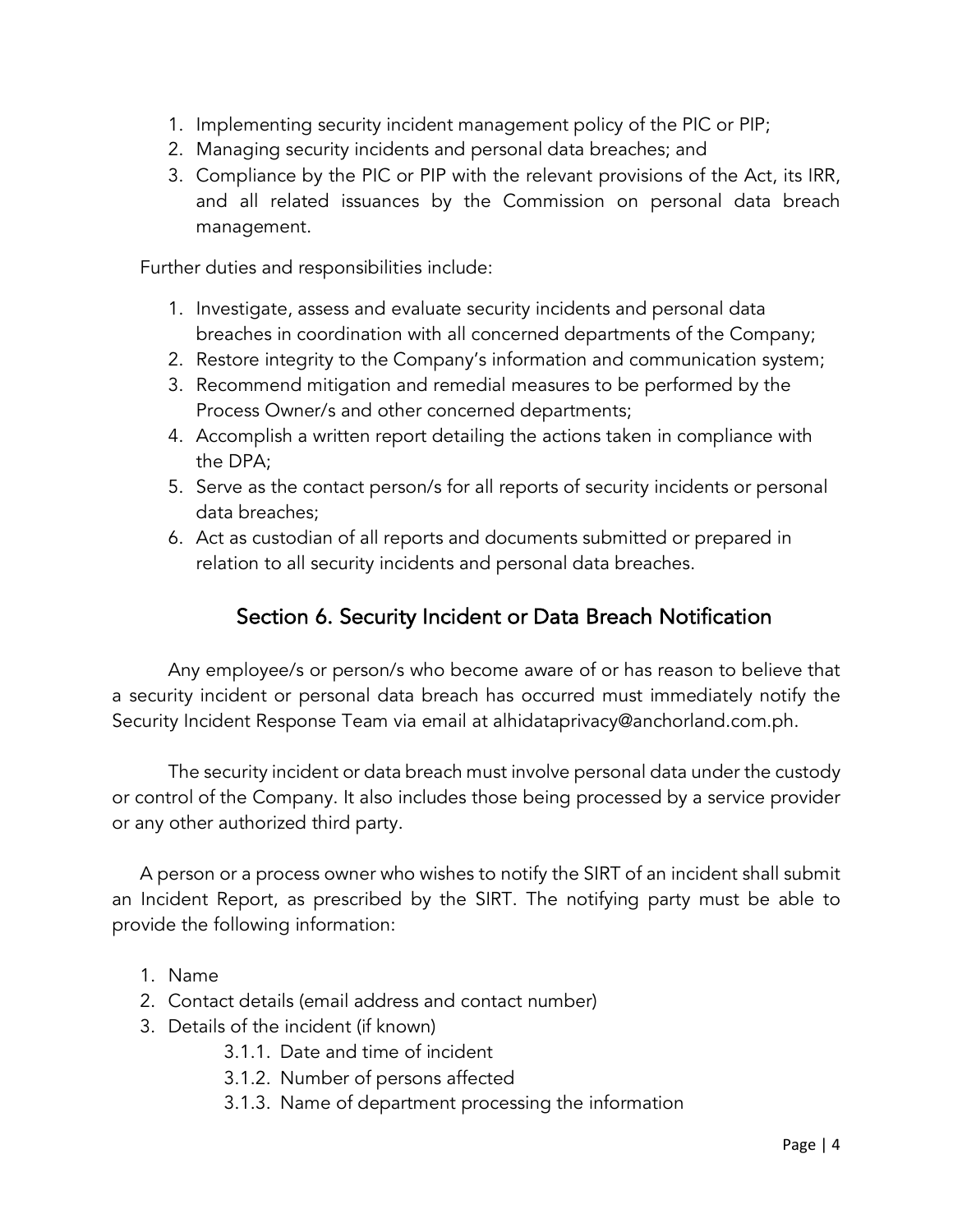### Section 7. Investigation of Security Incidents or Data Breaches

The SIRT shall evaluate and assess all Incident Reports referred to them in the following manner:

- 1. The SIRT shall determine if additional members are necessary to investigate the reported security incident or data breach. If deemed necessary, the SIRT shall recommend the designation of additional members to the Company CEO.
- 2. The SIRT shall conduct its investigation of the incident based on the Incident Report. However, performance of additional or clarificatory action shall not be prohibited in order to obtain information critical to the investigation.
- 3. The investigation shall be completed within forty-eight (48) hours after all the information needed to carry out the investigation has been obtained. The SIRT must determine within this period whether or not a data breach has occurred, and if notification to the NPC is necessary.
- 4. Thereafter, the SIRT shall issue its Assessment Report which may be communicated to the Process Owner in relation to any initial or urgent recommendation by the SIRT. However, if the report contains recommendations or other matters that requires the attention of management, it shall be transmitted immediately to the latter for appropriate action.

# Section 8. Mandatory Personal Data Breach Notification to the NPC and Data Subjects

Notification shall be required upon knowledge of or when there is a reasonable belief by the SIRT that a personal data breach requiring notification has occurred, under the following conditions: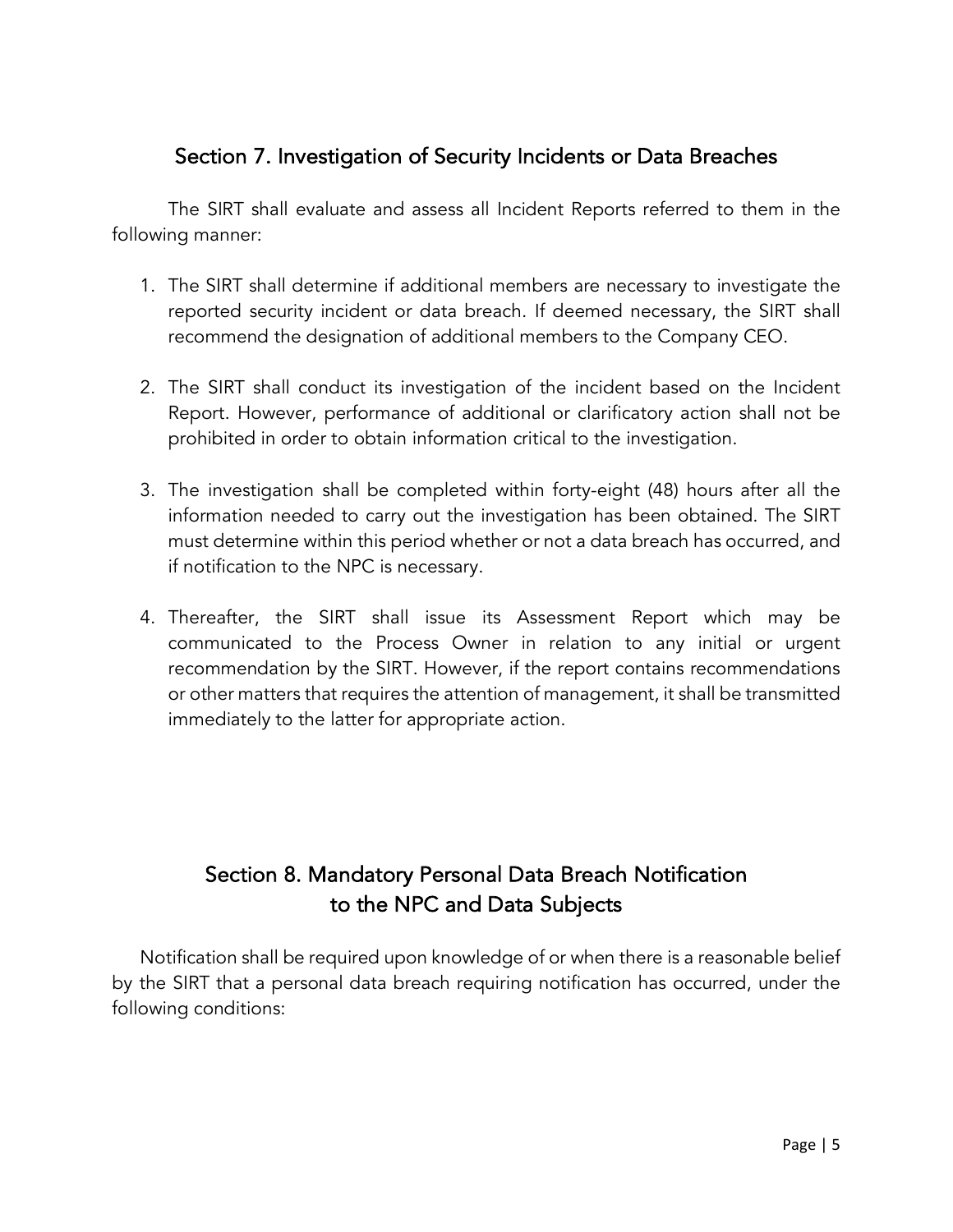- 1. It involves sensitive personal information or any *other information1* that may be used to enable identity fraud;
- 2. There is reason to believe that the information may have been acquired by an unauthorized person; and
- 3. There is reason to believe that the unauthorized acquisition is likely to give rise to a real risk of serious harm to any affected data subject.

Where there is uncertainty regarding the need to notify the NPC, the following additional factors shall be considered:

- 1. The likelihood of harm or negative consequences on the affected data subjects;
- 2. Notification could reduce the risks arising from the personal data breach reasonably believed to have occurred;
- 3. The data breach would li*k*ely affect national security, public safety, public order, or public health;
- 4. The data breach affects at least one hundred (100) individuals;
- 5. The personal data involved is required by applicable laws or rules to be confidential; and
- 6. The personal data belongs or refers to vulnerable groups.

The DPO shall notify the NPC within seventy-two (72) hours after the SIRT has determined that a confirmed data breach meets the conditions set out in this Section.

For this purpose, the DPO shall send a notification letter to the NPC via email. The DPO shall make sure to obtain a confirmation from the NPC that it has received the notification letter.

The Company must also notify the affected data subject within the same period, unless there are grounds recognized by law that allow the Company to forego with such notification.

In determining whether a valid ground exists for not notifying or postponing the notification of the affected data subjects, the Company, through the DPO, may consult with the NPC.

l

<sup>&</sup>lt;sup>1</sup> "Other information" shall include, but not be limited to: data about financial or economic situation of the data subject; usernames, passwords and other login data; biometric data; copies of identification documents, licenses or unique identifiers like Philhealth, SSS, GSIS, TIN numbers; or other similar information, which may be made basis of decisions concerning the data subject, including the grant of rights or benefits.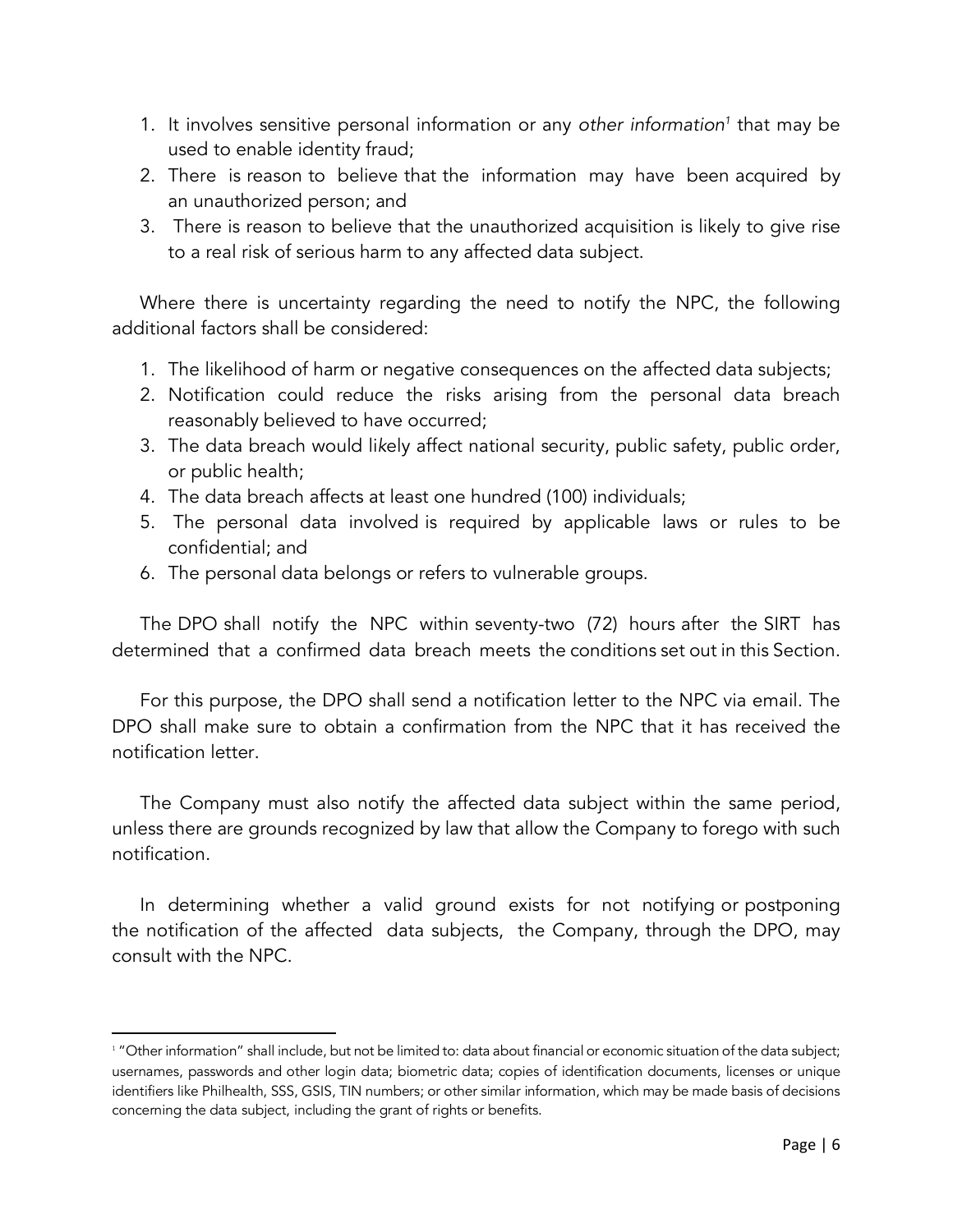The notification shall include, but not be limited to:

- 1. Nature of the breach;
- 2. Personal data possibly involved;
- 3. Measures taken to address the breach;
- 4. Measures taken to reduce the harm or negative consequences of the breach;
- 5. Representative of the PIC, including his or her contact details, from whom the data subject can obtain additional information regarding the breach; and
- 6. Any assistance to be provided to the affected data subjects.

## Section 9. Reportorial Requirements

All security incidents and personal data breaches shall be documented through written reports, including those not covered by the notification requirements.

Forms for this purpose shall be developed to guide the responsible parties in its accomplishment.

Any or all reports shall be made available when requested by the NPC. Provided, that a summary of all reports shall be submitted to the NPC annually, comprised of general information including the number of incidents or breach encountered, classified according to their impact on the availability, integrity, or confidentiality of personal data.

# Section 10. Confidentiality

All information gathered or generated in the investigation and handling of security incidents or personal data breaches shall be held strictly in confidence, and shall not be disclosed, reproduced or disseminated to any third person, unless otherwise provided under this Policy and to the extent allowed under the DPA.

All information shall be made available only to those officers, employees, representatives and professional advisers of the Company who have a need-to-know of such information for the purpose stated in this Policy.

# Section 11. Preventive or Minimization Measures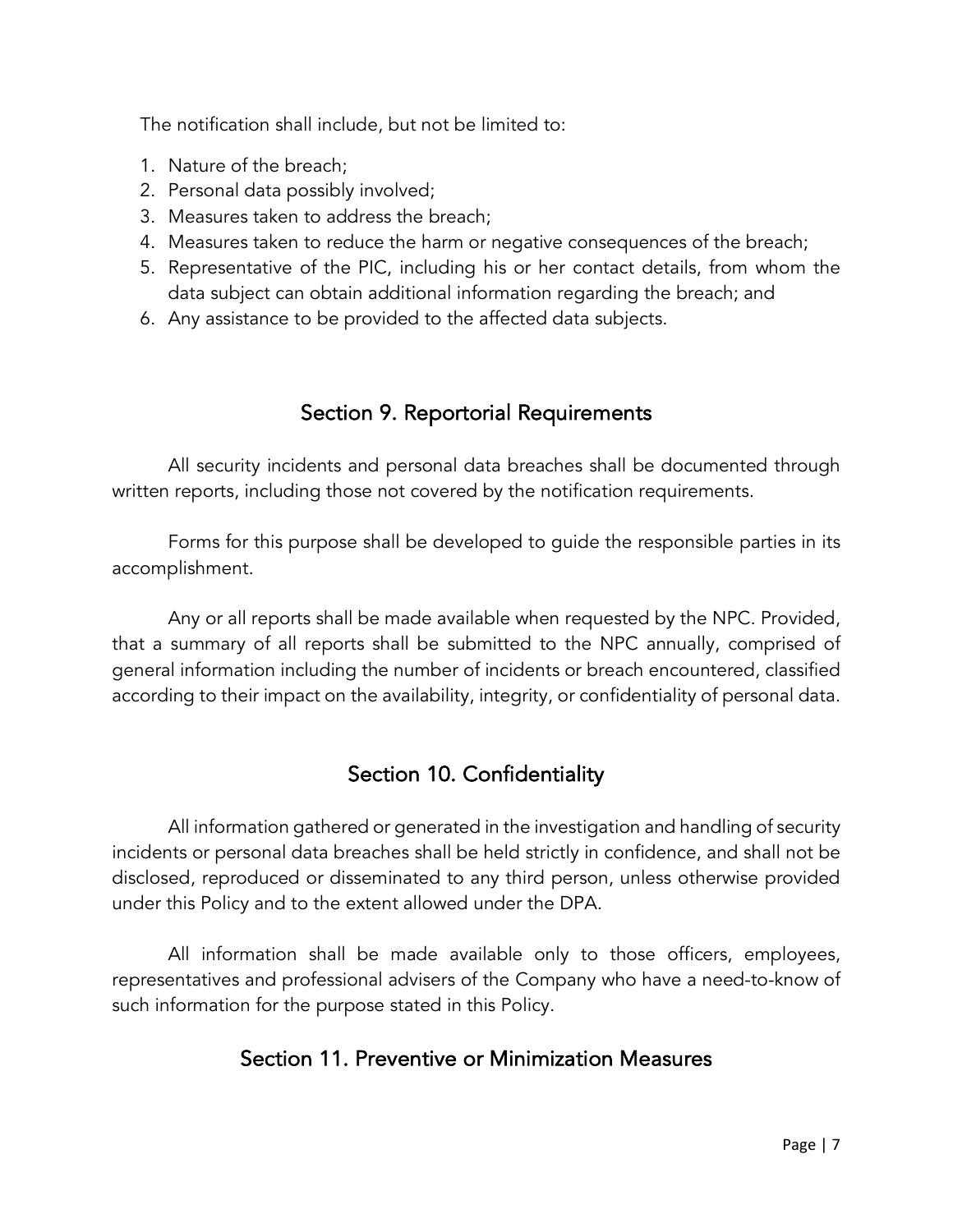To prevent or minimize the occurrence of personal data breach, the following safeguards shall be adopted by the Company:

- 1. Conduct a privacy impact assessment (PIA) on the data processing systems involved in a security incident to identify attendant risks in the processing of personal data.
- 2. Regular review of the policies and procedures for security incident management, including the testing, assessment, and evaluation of the effectiveness of the security measures.
- 3. Implement appropriate security measures, change, and/or upgrade the existing ones to protect the availability, integrity and confidentiality of personal data being processed.
- 4. Conduct regular monitoring for security breaches.
- 5. Conduct capacity building of personnel to ensure knowledge of data breach management principles, and internal procedures for responding to security incidents.

### Section 11. Penalties

Failure to comply with this Policy may subject the erring party to disciplinary action, in accordance with the applicable Code of Discipline, and other relevant rules and regulations. The Company reserves the right to exercise any other legal remedies available to it under all applicable laws, policies, rules and regulations.

### Section 12. Review

This Policy shall be amended and updated every two (2) years, unless special circumstances requires a shorter period, or to comply with new and existing relevant DPA laws, rules, regulations and issuances by the NPC.

### Section 13. Effectivity

Upon approval by the Board, this Policy and any subsequent amendment thereto shall take effect immediately after it has been posted in the Company's official website.